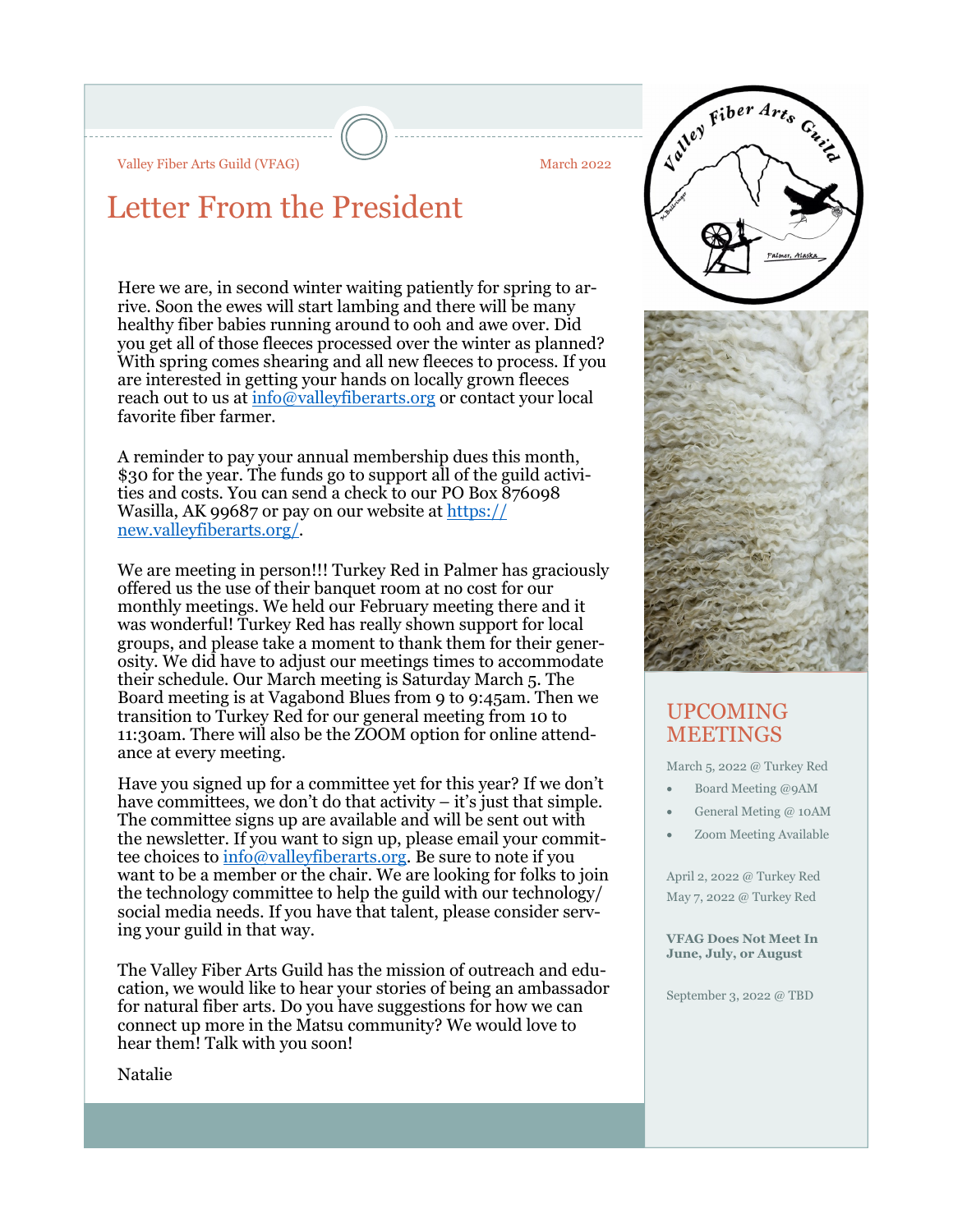# Upcoming Elections

A nomination committee needs to be formed to accept nominations and conduct the election. If you are willing to head up or serve on the nomination committee, contact VFAG President, Natalie via text: 907-312-3107. You can also reach out to Natalie for more info on the open positions and if there is someone that you would like to nominate.

#### Officer Positions Open

President (two-year term) Secretary (two-year term)

#### Volunteer Positions Open

Program Coordinator (two-year term)

Newsletter Editor (elected last year but was vacated and needs to be filled for another year)

#### Current Officers

President: Natalie Wolfe, gnat71@yahoo.com Vice President: Debbie Johnson, debbiejcsr@hotmail.com Treasurer: Sabrina Strosin, sabrinajmonaghan@gmail.com Secretary: Amanda Johnson, mandaj\_29@yahoo.com

### Current Volunteer Positions

News Editor (Interim): Grace Beargie, gracebeargie@gmail.com Historian: Judy Niemeyer, jweaves0610@gmail.com Workshop Coordinator: Lynx Mullen, lynxmullen@gmail.com

## Upcoming Events

#### VFAG Spring Retreat

April 22-24, 2022 @ Camp Maranatha. Please watch for future updates and register early! We will be focusing on color theory at this retreat.

#### Mother's Day at The Muskox Farm\*

May 8, 2022 (\*Tentative)

#### Other Events

Art on Fire—June— Transportation Museum

Palmer Garden & Arts Fair—July—Palmer

Fiber Festival—July— Alaska State Fair **Grounds** 

Alaska State Fair— August—Alaska State Fair Grounds

Fall Retreat—October— Camp Maranatha

Out of the Box— November—Palmer Train Depot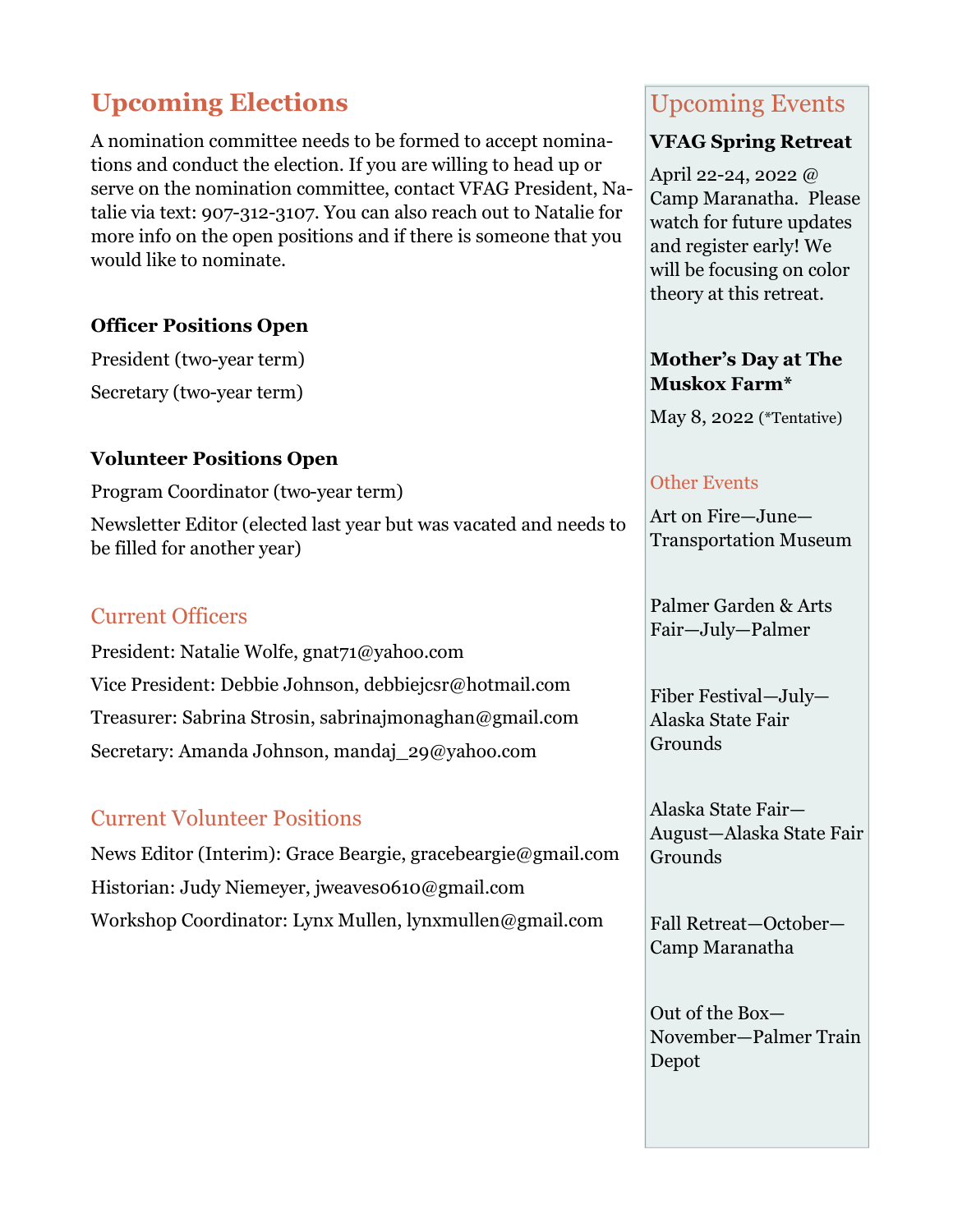# Volunteer Opportunities

A committee volunteer sign up sheets was attached to the e-mail with the newsletter. The following events need a chair and volunteers or the guild will not participating/putting on the event.

- Spinning Bee-This event occurs annually in February
- Art on Fire—this event is scheduled for June at the Transportation Museum in Wasilla and would be a new venue for the guild. There is a lot of room for someone to apply their own creativity for guild participation in this event.
- Out of the Box Sale—this event occurs in November and is held at the Palmer Train Depot. If you would like more info about the Out of the Box Sale contact Julia Lenz via text to 907-519-9145 or email moor.lenz@gmail.com

These events currently have a chair and are seeking volunteers:

- · April: Alaskan Fiber Retreat, Spring: Natalie Wolfe
- · May: Mothers Day at the Musk Ox Farm: Jude and Amanda Johnson
- · July: Palmer Garden & Arts Fair: Lynx Mullen
- · July: Fiber Arts Festival, Michelle Olsen
- · August: Alaska State Fair: Jude Johnson
- · October: Alaskan Fiber Retreat, Fall: Natalie Wolfe

## Volunteer opportunity with VFAG: Reformation of the Technical Committee

The Technical Committee has dissolved. This committee oversees the advancement of the VFAG website and administers the Facebook page and other social media. Tracey Eason is looking into finding a contractor to update and organize the website.

## Volunteer spokesperson on the development of a fiber arts garden

The Rebarchek Farm Project, https://www.alaskastatefair.org/site/rebarchek-ag-park/ is a historic piece of acreage located on Alaska State Fair (ASF) land that was part of the Raymond Rebarchek Colony Farm. The ASF is in the planning stages of developing this land as a demonstration farm for the public. The VFAG would like a member to work with the planners to include a "fiber arts garden" (with dye plants and fiber plants like flax) with the idea of using this garden as a fiber arts demonstration area in the future. This has the possibility of being a joint guild project in conjunction with the Anchorage Weavers and Spinners Guild. For further information contact Sharon Hein 907-355-1587,Sharon2earth@gmail.com or Elena Prisekin (443) 995-7483, epabgohome@gmail.com.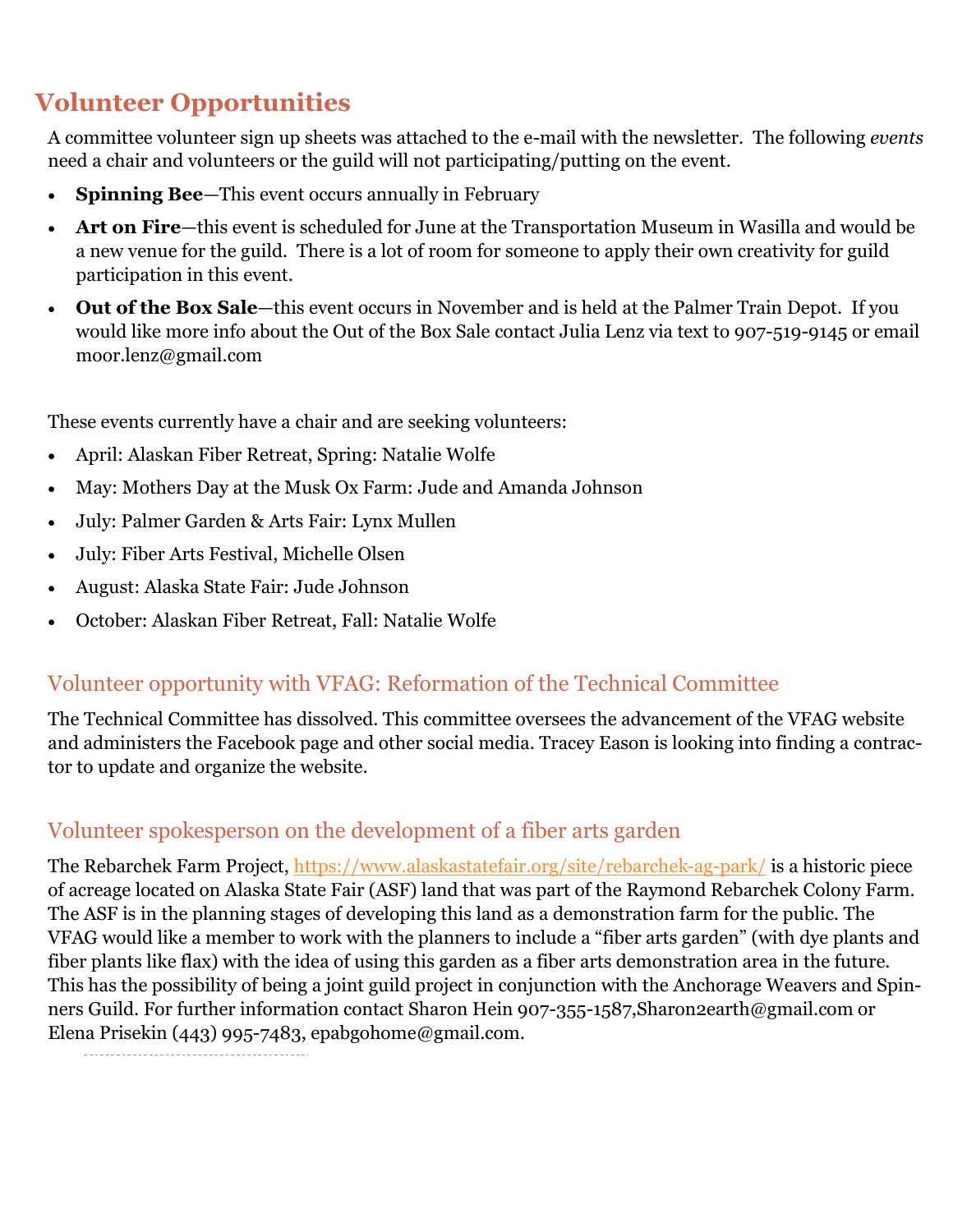# Updates

## Workshops

Program Coordinator, Lynx Mullen, is seeking input from members for the kind and type of workshops they would like to see developed and offered. Contact Lynx by texting to 907-240-9093. Lynx really needs your input to help guide her in organizing classes so please contact her.

In the meantime Lynx suggests that if you are looking for workshops and classes to check the schedules from Yule Farm and Fiber N Ice.

Yule Farm: https://yulefarm.squarespace.com/classes or their facebook page: https:// www.facebook.com/yulefarm/

Fiber N Ice: https://www.facebook.com/fibernicealaska/

## Fiber Festival

Festival organizer, Michelle Olsen, reports that she and her committee are busy planning this year's festival. The festival will be the third weekend of July, for 2022 (that will be the 16th and 17th ) at the Alaska State Fair grounds. Vendor applications will be coming out soon. Tracey Eason is looking for volunteers to demonstrate drop spindling and represent the guild during the festival.

## General Announcements and Points of Interest

## New Newsletter Editor

My name is Grace Beargie and I've lived in Eagle River since 2018. I have been a guild member since 2019 and a knitter since 2007. I've recently begun learning to weave on a lap loom and spin with a Turkish drop spindle. One of my favorite things about the Valley Fiber Arts Guild is the diversity of fiber arts practiced by our members. There is always something new to learn in the world of fiber arts! If you have any ideas for the newsletter, articles you want to write, pictures you want to share, or items to sell/trade please let me know and I would love to include them! My e-mail address is gracebeargie@gmail.com. I look forward to hearing from you.

## Handweavers Guild of America presents Textiles & Tea for 2022

The Handweavers Guild of America, Inc's (HGA) interview series, Textiles & Tea takes place every Tuesday at 4PM ET. HGA has invited some of the most respected fiber artists in the field to join them for an hour long conversation where they will discuss their artwork and their creative journey. HGA invites you to make a cup of your favorite tea and listen in as they talk about fiber, creativity, inspiration, process, and so much more. Textiles & Tea is broadcast via Facebook Live and Zoom. Cost: Free Textiles & Tea - Handweavers Guild of America (weavespindye.org)